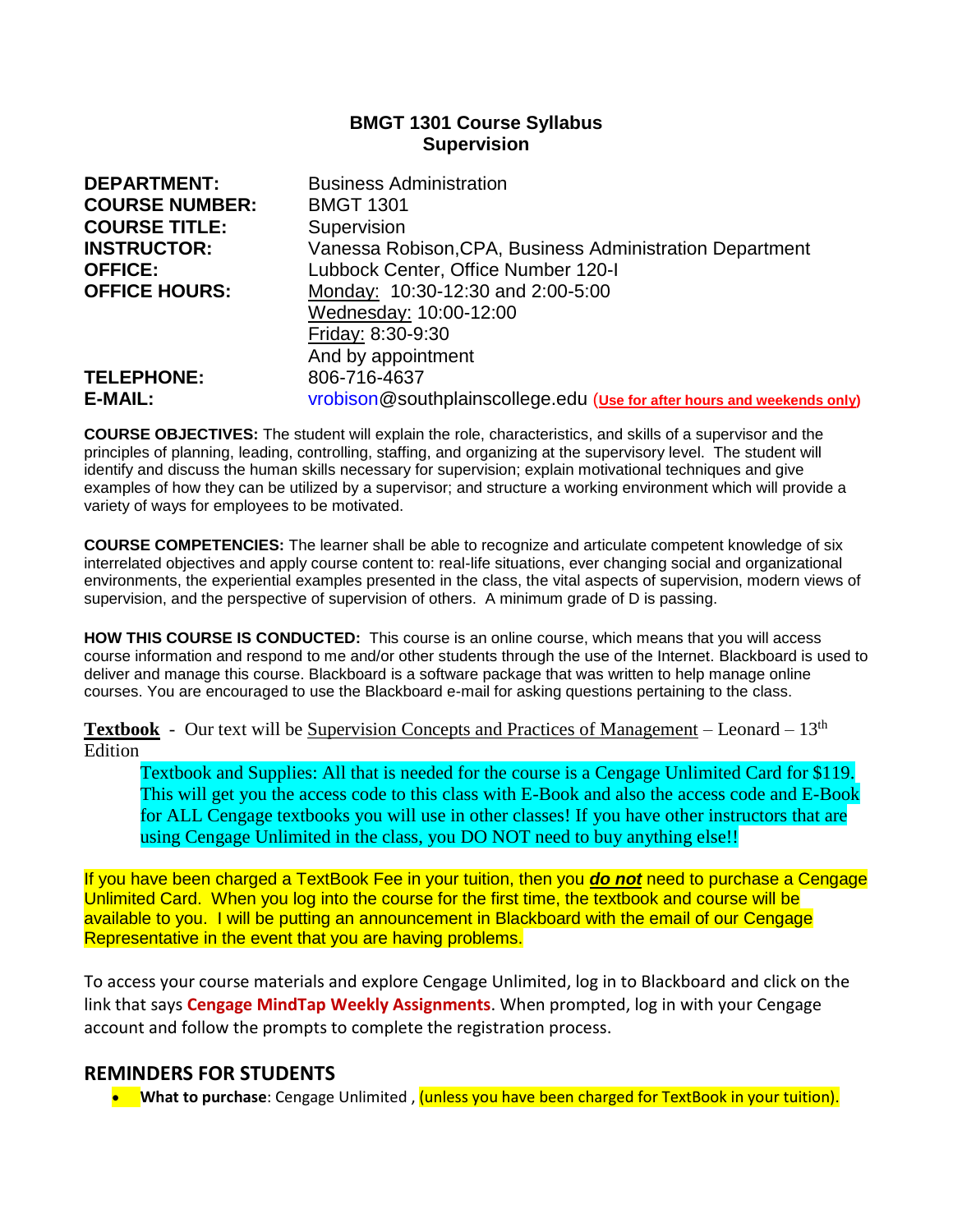- **Start at the bookstore**: Check the bookstore first when purchasing Cengage Unlimited. If it's not sold there, it can be purchased at [cengage.com/unlimited.](https://www.cengage.com/unlimited)
- **Financial aid**: You can purchase Cengage Unlimited with financial aid through the bookstore.
- **Print books:** For every Cengage digital course activation

(i.e. *MindTap*, *WebAssign*, *OWL*, *SAM*, *CengageNOWv2*, etc.) within Cengage Unlimited, you will be offered a print rental— pay just \$7.99 + free shipping. Print rentals can be redeemed only within Cengage Unlimited and shipped direct to you.

## • *Additional Registration/Purchasing Support*

Should you need additional guidance, please visit cengage.com

**LOGGING INTO COURSE:** Under no circumstances are you allowed to give your User ID and/or password to anyone. If someone, besides you, is logging into this course, I will drop you immediately with an 'F', regardless of the reason.

**COMPUTER REQUIREMENTS:** I do not recommend any particular brand of computer. It is the responsibility of the student to make sure that they have the necessary computer resources and skills to take this class. Students are not required to purchase their own computer, but must have frequent regular access to one that meets specifications. There are computer labs available for student use on our Levelland, Lubbock Center, and Reese Center campuses.

Go to this link for a very detailed description of all the technical requirements:

# <http://www.southplainscollege.edu/instructional-technology/students/System.php>

PLEASE make sure your computer is protected with current anti-virus software and spyware removal and prevention software. Most PC's have Microsoft Office (Word, Excel, Access, PowerPoint, etc.), but if you do not have Office on your computer I would recommend the following website. As a student, you can get Office 365 for free.

### **Check Your Internet Access**

The computer you are using must be able to connect to the Internet and allow you to browse the World Wide Web. E-mail access is required to communicate with your instructor. Please go through the Check Browser options when you first access your online course in Blackboard.

### **To be able to participate in this online course, a student needs to have the following abilities:**

- □ Typing and word processing skills.
- $\Box$  Know basic functionality of a computer and how to do basic troubleshooting.
- **Know how to connect to the Internet.**
- $\Box$  Know basics of how the Internet works and how to search and conduct research using the Internet.
- $\Box$  Know how to attach and open documents in an e-mail message.
- $\Box$  Have basic file management skills.
- □ Know how to save and delete documents.

**ATTENDANCE POLICY:** Even though this is an online class, students still have to access the course on a regular basis. *Minimum log in for the course is at least two (2) days per week.* **I can see every single time you log on and I can see the total time logged on for each visit. Cengage is very sophisticated software.**  The Blackboard software used to manage this online course tracks student logins, tracking

when and where the student has been in the course. Accessing this course on a regular basis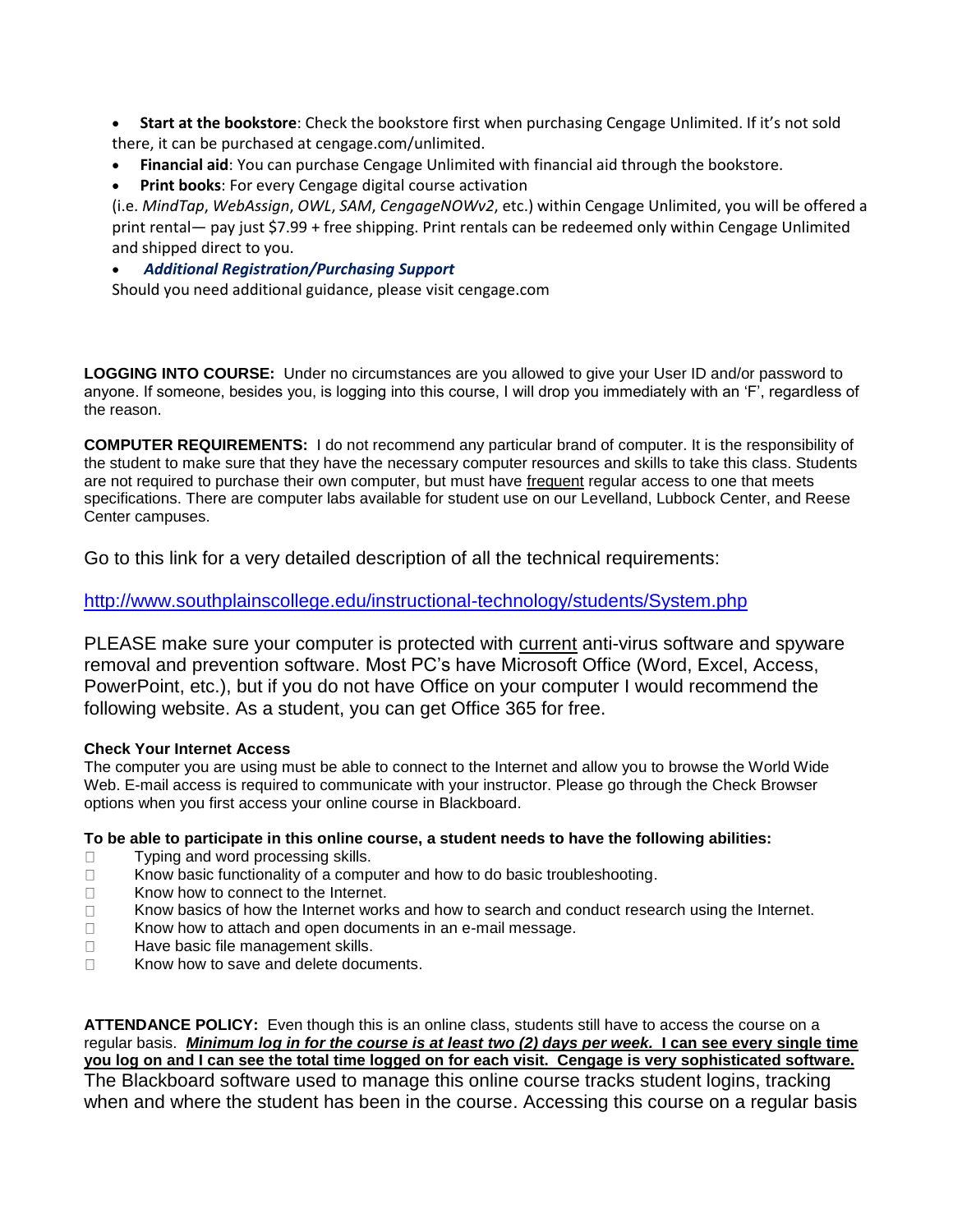is extremely important in order to meet the objectives of this course. Ideally, students should daily check the semester schedule, email/messages, and also check for announcements and fellow student discussions. This course is not 100% self-paced—there are deadlines. You will feel more at ease with the materials if you stay in touch with what is going on. This course is 3 semester credit hours. For this reason, you should set aside a minimum of 6 hours per week to work on this course. One of the very first things you should do is set aside time each week to work on the class. It is very easy to put off attendance in an online course.

**A STUDENT IS RESPONSIBLE FOR INITIATING THEIR OWN WITHDRAWAL**, if that becomes necessary. An online drop form is available. If a student is administratively withdrawn from the class, the grade appearing on the transcript will be, at my discretion, an 'X' or 'F'. Administrative withdrawal may occur if the student has not logged into the course over a one (1) week period, consistently fails to meet deadlines, or if the student consistently misses logging into the course **at least 2 days** a week. I also reserve the right to determine excessive absences based on your progress throughout the course. If a student is not meeting requirements for the course, they will be denied access into the Blackboard course and should immediately get in touch with the instructor or withdraw from the course immediately. Being denied access into a course in Blackboard does not withdraw a student from that course—for a student to withdraw from a course, they must contact the Registrar's Office.

**RESPONSE TIMES:** You should expect responses from me within 48 hours to emails sent using Blackboard email. If you haven't received a response within that time, communicate to me again either through email and/or telephone. It is possible your initial communication had not been received. I will not guarantee a response to email during SPC scheduled school holidays or on weekends.

#### **COURSE WORK EVALUATION:**

Course Schedule and Point Allocation will be posted in Blackboard.

A minimum grade of "D" is required to pass BMGT 1301.

Your grade for this course will be based on your performance in the following areas. You receive points in the following areas. Please see the Course Schedule and Point Allocation document on Blackboard to determine total points required for a specific course grade.

- Introduction/Syllabus summary
- Cengage MindTap Homework/Weekly Chapter Assignments and Video Case Study Questions
- **Exams**
- Final Exam (optional if you are happy with your accumulated points without taking the final exam)

**ASSIGNMENT POLICY/MATERIALS REQUIREMENTS:** It is extremely important to have read assigned online course content, the chapters in the textbook, and/or Internet readings prior to completing assignments. You should also find the resources in each Learning Module within Blackboard for each chapter helpful. Assignments will be given throughout the semester (see calendar link in Blackboard) and will be discussed using various communication tools.

#### **All completed weekly chapter homework assignments will automatically be submitted through**  *CengageNow.*

**All assignments are due by 11:55 p.m. on the date posted on the course schedule/calendar. LATE WORK/ASSIGNMENTS WILL RECEIVE A 10% PENALTY. THAT'S A MINIMUM OF A LETTER GRADE! HOWEVER, FAILURE TO LOG IN EVERY WEEK CAN RESULT IN GETTING DROPPED!!**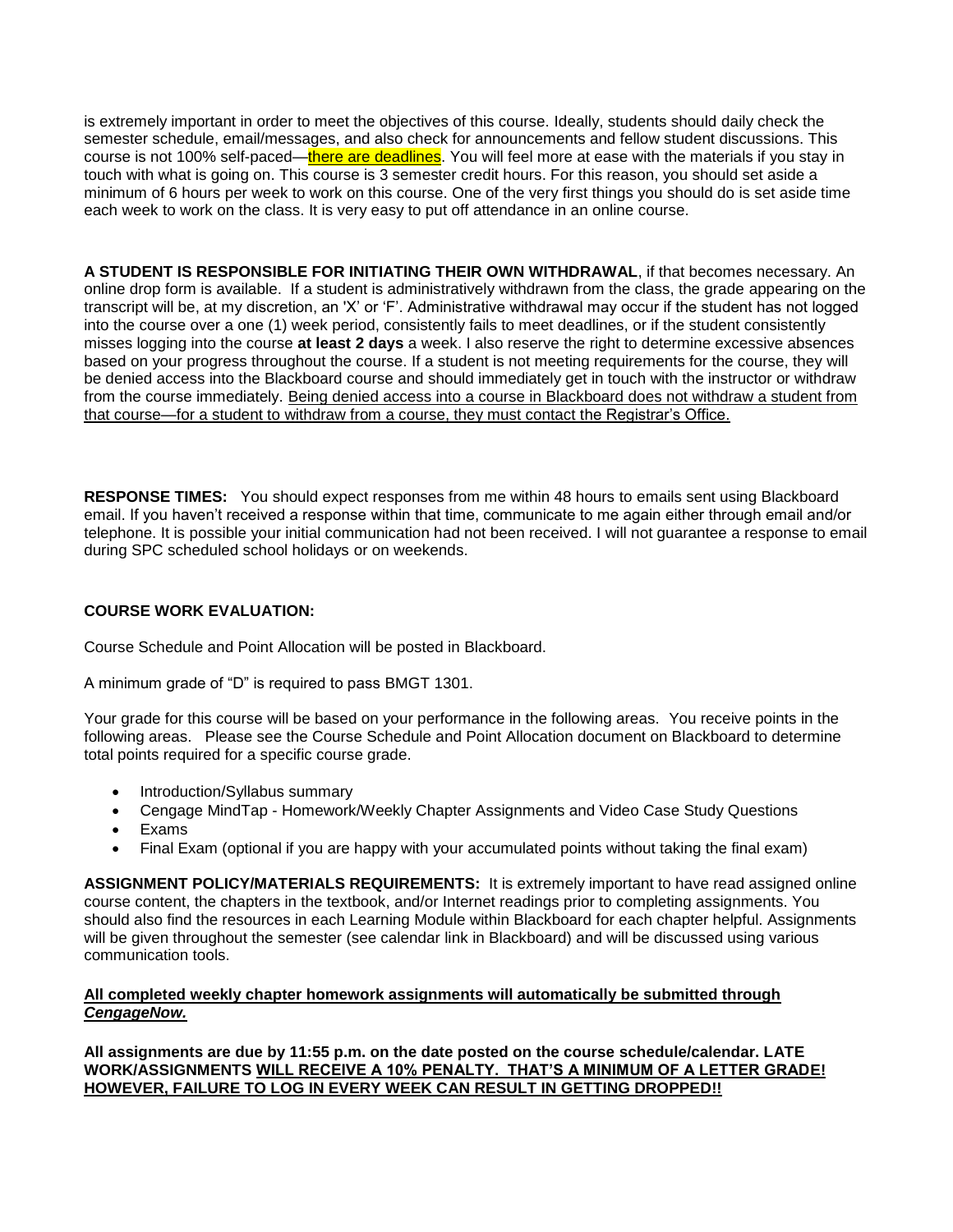## **Discussion of Assignments:**

#### **Introduction/Syllabus Assignment**

Post your introduction and syllabus statement in the **Discussion** tool forum in Blackboard (under Course Content to the left). In the discussion forum, post in the topic "your introduction." In the subject line put your name example, "John Doe's Introduction/Syllabus Statement." Please include the following in this assignment. You will "create a new thread" to begin the process. This assignment will be keyed in the body of the message window, please feel free to say hello to your fellow classmates if you wish, and discuss anything that you might have in common.

- Name
- **Major**
- Spare time activities (or if you had spare time, what would you do?)
- Favorite class so far and why
- Least favorite class so far and why
- Business or work area interests or career goals
- **Syllabus Summary:** In addition to your introduction, include an approximate one-page summary of the syllabus. Do not include obvious statements such as my name, course number etc. Include points that you deem are important to help you complete the course successfully. *At the end of your summary, please state that you agree to the syllabus guidelines and "sign". Blackboard will date it when you submit it.*

#### **Homework Assignments/Chapter Discussion Questions etc. --Submitted in Cengage MindTap** Weekly homework in Cengage will be outlined in the semester schedule. Please pay close attention to your semester schedule and the Cengage schedule for due dates etc.

**Exams : Exams (not including comprehensive final exam) covering 4-6 chapters each over the major areas of study related to business listed under the course outline below plus the comprehensive final exam. You will be able to click on the exam link and select the exam as soon as it is made available. When you begin the exam, you will have 1 hour and 15 minutes (75 minutes) to complete and submit the exam.**

Cengage will not allow printing of the exams when accessed. You will only be able to access the test once and you must take the test in one sitting—you will not be able to save and come back later to the test! It will be very important for you to visit the Semester Schedule in Blackboard to see when exams are scheduled. \*\*\*

## The **final exam** will be **comprehensive**. If you are satisfied with your points/grade without taking the final, then you can choose to 'skip' the final exam.

**COURSE OUTLINE:** These are the major areas of study that will comprise the chapters covered:

- I. Supervisory Management Overview
- II. Supervisory Essentials
- III. Planning and Organizing
- IV. Staffing
- V. Leading
- VI. Controlling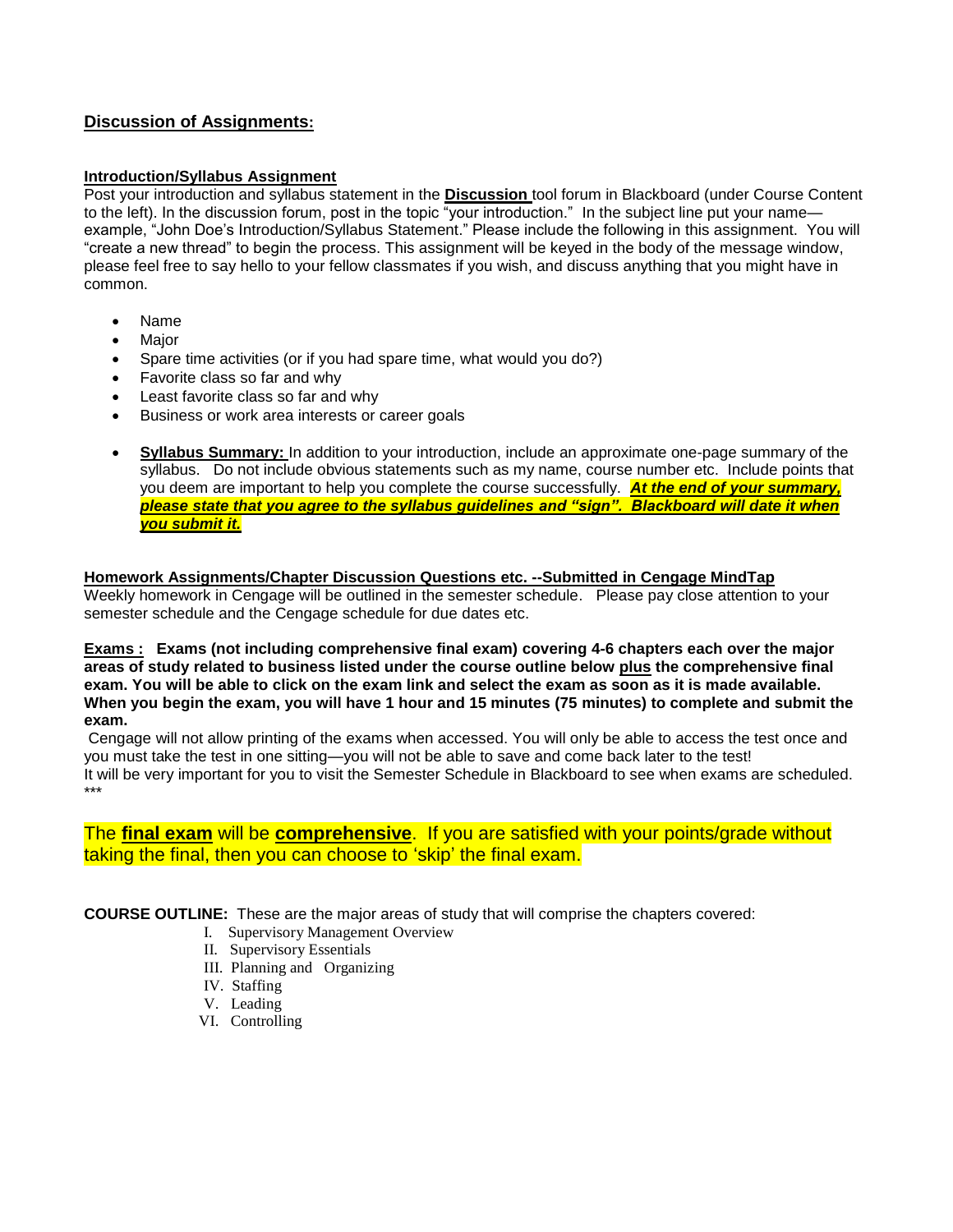#### **GENERAL SPC INFORMATION:**

**COMPUTER LABS**: There are several computer labs with the locations, and hours of operation below. You will need to present your SPC student ID at some of these locations.

- Levelland campus: Technology Center, Monday Thursday from 8 a.m. to 9 p.m. and Friday from 8 a.m. to 4 p.m.
- Reese campus library: Building 8, Monday Thursday from 8 a.m. to 8 p.m. and Friday from 8 a.m. to 4 p.m.
- Reese campus: Building 8, Room 827. This lab is available first for students enrolled in computer classes then students enrolled in other courses. Hours will be posted on the door.
- Lubbock Center: Monday Thursday from 8 a.m. to 7 p.m. and Friday from 8 a.m. to 4 p.m.

**TECHNICAL PROBLEMS/SUPPORT:** E-mail [blackboard@southplainscollege.edu](mailto:blackboard@southplainscollege.edu) is your first contact with technical problems related to the Blackboard program. I am your contact with *content issues* for the course. Please remember that it is your responsibility to have a backup plan if your computer goes down. Please have this plan in place now and do not wait until it is a crisis situation. If you lose your assignments due to bad flash drives, computer crash, or your dog ate your homework, there is nothing I can do about it. THIS IS YOUR WARNING TO HAVE A BACKUP PLAN IN PLACE.

**PLEASE DO NOT WAIT UNTIL THE LAST MINUTE TO TURN ASSIGNMENTS IN OR YOU MAY HAVE PROBLEMS!** Remember the saying "**TECHNOLOGY HAPPENS**"! It is strongly recommended to work on and submit assignments early before the date due. If an assignment is due and you are not able to access the Internet because the SPC server is down (which rarely happens), you have several options available:

- 1. Cengage will not be affected if Blackboard is down, so go ahead and complete your work in Cengage.
- 2. If you have to email me attachments and Blackboard is down, you can email them to my SPC email (only in an emergency!) at lwgregory@southplainscollege.edu

Use these options only as a last resort. If you must use one of these options, email and call me to let me know.

**SPECIAL SERVICES** - Students with disabilities, including but not limited to physical, psychiatric, or learning disabilities, who wish to request accommodations in this class should notify the Disability Services Office early in the semester so that the appropriate arrangements may be made. In accordance with federal law, a student requesting accommodations must provide acceptable documentation of his/her disability to the Disability Services Office. For more information, call or visit the Disability Services Office at Levelland (Student Health & Wellness Office) 806-716-2577, Reese Center (Building 8) 806-716-4675, or Plainview Center (Main Office) 806-716-4302 or 806-296-9611.

**STUDENT CONDUCT:** Expected student conduct is as outlined in the SPC catalog. Please note that this is an online environment and others will see your responses to questions. Please do not post any pictures or data that others may find offensive.

**ACADEMIC INTEGRITY:** It is the aim of the faculty of South Plains College to foster a spirit of complete honesty and a high standard of integrity. The attempt of any student to present their own work, which he or she has not honestly performed, is regarded as a most serious offense and renders the offender liable to serious consequences, possibly suspension. Students should refer to the SPC General Catalog policy regarding consequences for cheating and plagiarism and for events defined as cheating and plagiarism (see "Academic Integrity" as well as "Student Conduct" sections in college catalog).

**Nondiscrimination Policy:** South Plains College does not discriminate on the basis of race, color, national origin, sex, disability or age in its programs and activities. The following person has been designated to handle inquiries regarding the non-discrimination policies: Vice President for Student Affairs, South Plains College, 1401 College Avenue, Box 5, Levelland, TX 79336. Phone number 806-716-2360.